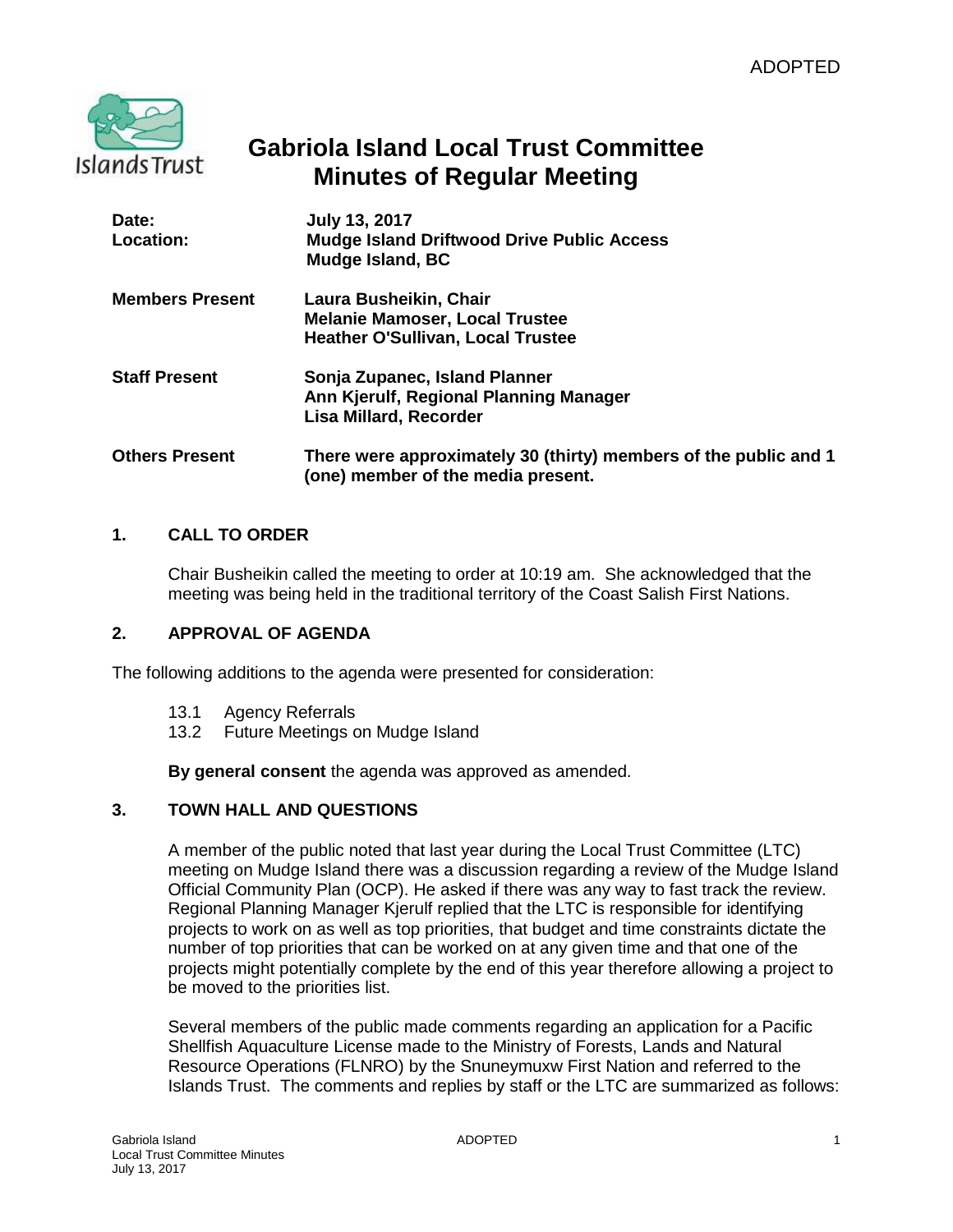- Are the letters sent to the LTC regarding this matter kept on file and should other letters be sent to other parties?
	- $\circ$  Correspondence is kept and if the referral advances to an application then the correspondence becomes part of the file. Public comments should also be directed to provincial staff who are reviewing the application.
- Does the information submitted by staff to the LTC represent views of the community or is it strictly technical? How can we view this information?
	- o Staff noted it is their responsibility to provide unbiased, neutral, technical information to the LTC based on current policy, the OCP, policy statement, regulations, and public input which are all reviewed by the LTC as part of the decision-making process. Related staff reports are issued as part of an agenda package and posted on the website one week prior to an LTC meeting.
- What is the LTC's view on the application?
	- $\circ$  Trustees indicated that it was important to make clear this application is at the referral stage and a potential rezoning application is a separate process. It was noted that the Snuneymuxw First Nation had not made a rezoning application at this time, that there was no guarantee that the Ministry would approve the application before it, and the LTC would not consider the matter until a re-zoning application was filed. Community input would be sought upon receipt of a rezoning application.
- Do staff have any idea when a decision will be made by the Ministry regarding the application?
	- o Staff noted they did not know.
- The referral response indicated that the applicants could get a temporary use permit (TUP). Could this be used to avoid rezoning?
	- $\circ$  Trustees stated that there are various potential outcomes and it is difficult to speculate as the LTC is tasked with keeping an open mind when looking at the specifics of each application individually.
- It was noted that Islands Trust was initially bypassed at the referral stage of this application and that this oversight does not generate confidence in the opportunity for public input.
	- $\circ$  Trustees noted that the LTC has control over rezoning and should the application proceed there will be significant opportunity for public input.
- It was suggested that the referral response did not quote the relevant section of the OCP and should have quoted the section which states there can be no changes to land use designations.
	- $\circ$  Staff indicated that the language used in the OCP could not be considered binding as language developed by one LTC cannot fetter a future LTC from changing language within an OCP.
- The reference to the use of a TUP in the referral response appears to be a quidepost for the applicants to bypass the rezoning process.
	- $\circ$  Staff reiterated that the referral response must include technical information and the use of a TUP makes up part of that information.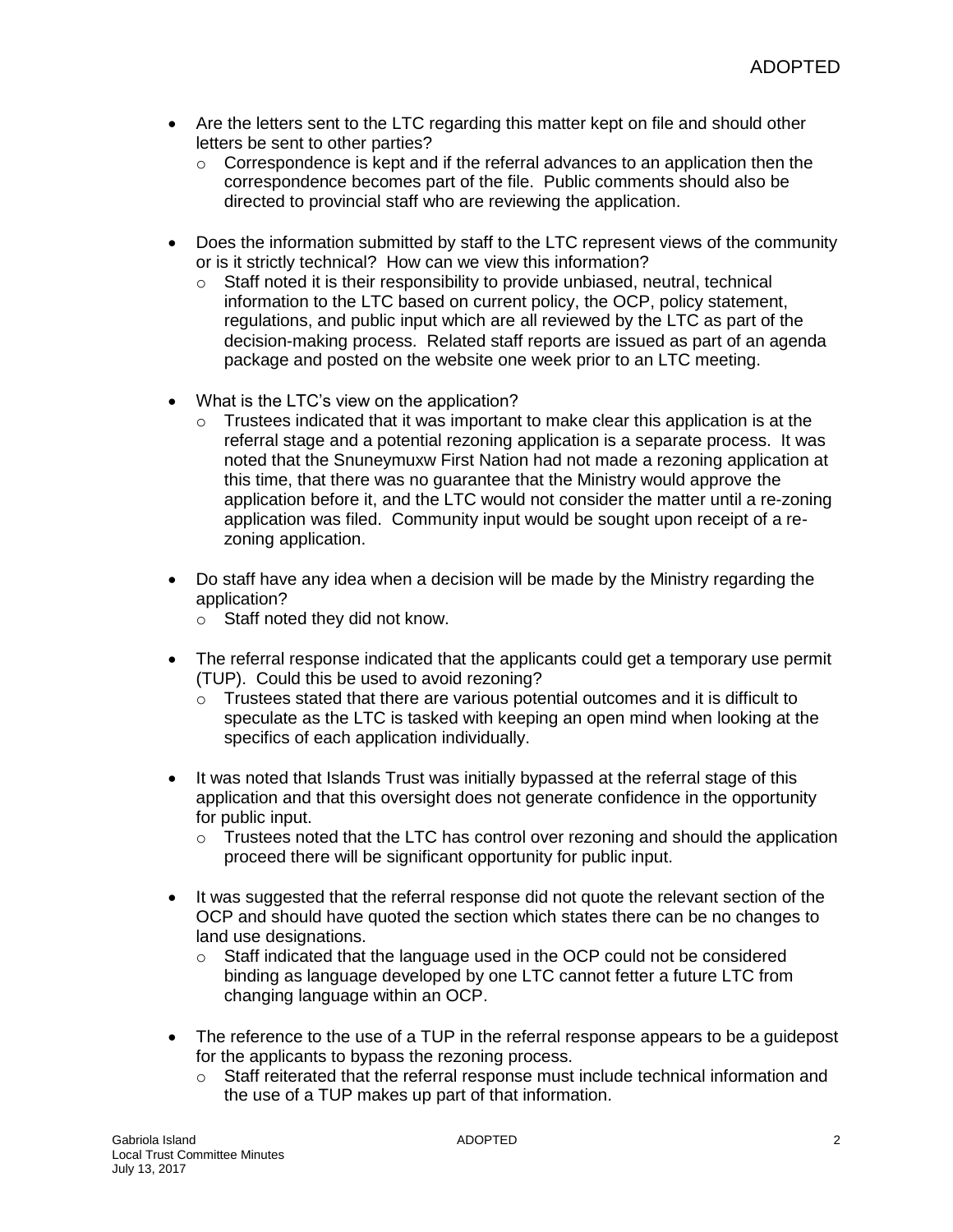- It was noted that the area related to the application is subject to treaty and, regardless of what the outcome might be at the local government level, treaty rights exist. The LTC was asked if they have experienced successful outcomes in other areas within the Trust when working with indigenous people with treaty rights.
	- $\circ$  Trustees indicated that there is currently work happening within the Trust to enable constructive conversation and that rezoning applications for similar land use around other Islands have resulted in a much higher standard of ecological protections than what is currently required.
- A member of the pubic stated she was an environmental planner working in habitat enhancement and First Nations have naturally enhanced beaches along the coastline with clam beaches which improve marine life.

# **4. COMMUNITY INFORMATION MEETING - none**

### **5. PUBLIC HEARING - none**

### **6. MINUTES**

### **6.1 Local Trust Committee Minutes dated June 8, 2017 – for adoption**

**By general consent** the Local Trust Committee meeting minutes of June 8, 2017 were adopted.

### **6.2 Local Trust Committee Special Meeting Minutes dated June 14, 2017 - for adoption**

The following amendments to the minutes were presented for consideration:

Page 2, second bullet from the bottom change the response beginning with "A housing use agreement is a tool…" to "A housing agreement is a tool…".

Page 4, fourth bullet from the top in the response beginning with "The timing is market driven…" put a space between the words "is" and "to".

**By general consent** the minutes of June 14, 2017 were adopted as amended.

### **6.3 Section 26 Resolutions-Without-Meeting - none**

### **7. BUSINESS ARISING FROM MINUTES**

#### **7.1 Follow-up Action List dated July 5, 2017**

Received for information.

# **7.2 Coats Marsh Regional Park Zoning – Memorandum**

Discussion ensued regarding how this rezoning affects densities. Trustees noted that the OCP policy that automatically transfers a park rezoning density into the density bank might be contrary to the goal of creating a park which might include extinguishing the density associated with the land. It was noted that further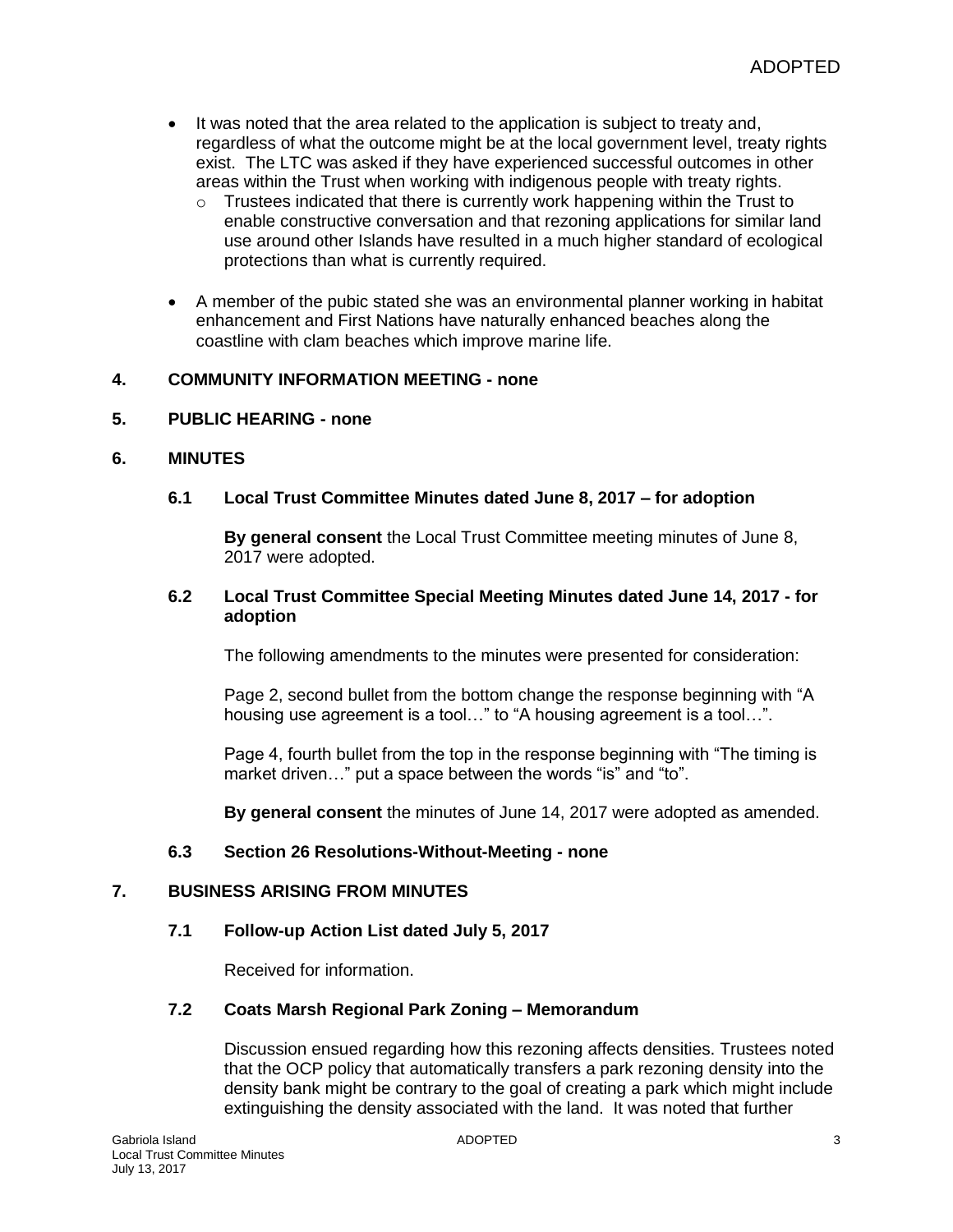discussion on this topic would occur during the Top Priorities portion of this meeting.

## **8. DELEGATIONS - none**

#### **9. CORRESPONDENCE - none**

*(Correspondence received concerning current applications or projects is posted to the LTC webpage)*

### **10. APPLICATIONS AND REFERRALS**

### **10.1 Forests, Lands and Natural Resource Operations (FLNRO) - Referral Application No. 1414427 - for discussion**

A member of the public asked if there is any language in the Mudge Island OCP or LUB that allows for a TUP to be used for this type of application. Regional Planning Manager Kjerulf indicated that some OCPs and LUBs restrict the reasons that a TUP can be used however Mudge Island's OCP states that applications for a TUP can be made for any reason.

A member of the public asked if community input becomes automatic if a TUP application is submitted. Regional Planning Manager Kjerulf replied that a public hearing is mandatory as part of a rezoning application but at the LTC's discretion for a TUP.

A member of the public asked if the OCP could be changed to state what can and cannot be used in regard to a TUP and staff responded that the public can ask the LTC to amend the OCP. It was further noted that when a TUP application is made a file is opened, the LTC is notified, and the application is included as part of a LTC meeting agenda resulting in the application being open for discussion at the meeting.

**By general consent** the meeting was recessed for a break at 11:25 am and reconvened at 11:45 am.

### **11. LOCAL TRUST COMMITTEE PROJECTS**

### **11.1 Housing Options Review Project - Staff Report**

Planner Zupanec summarized the staff report. In response to the LTC's request for further information about the proposed Restrictive Covenant under Section 219, it was noted that the use of a covenant is the only means available for the local government to register interest with the Land Title Office for the purpose of preventing unapproved strata subdivisions.

Discussion followed and Trustees indicated that while the covenant is a necessity they would prefer language be included in the OCP stating that it is not meant as a means to block future affordable housing projects.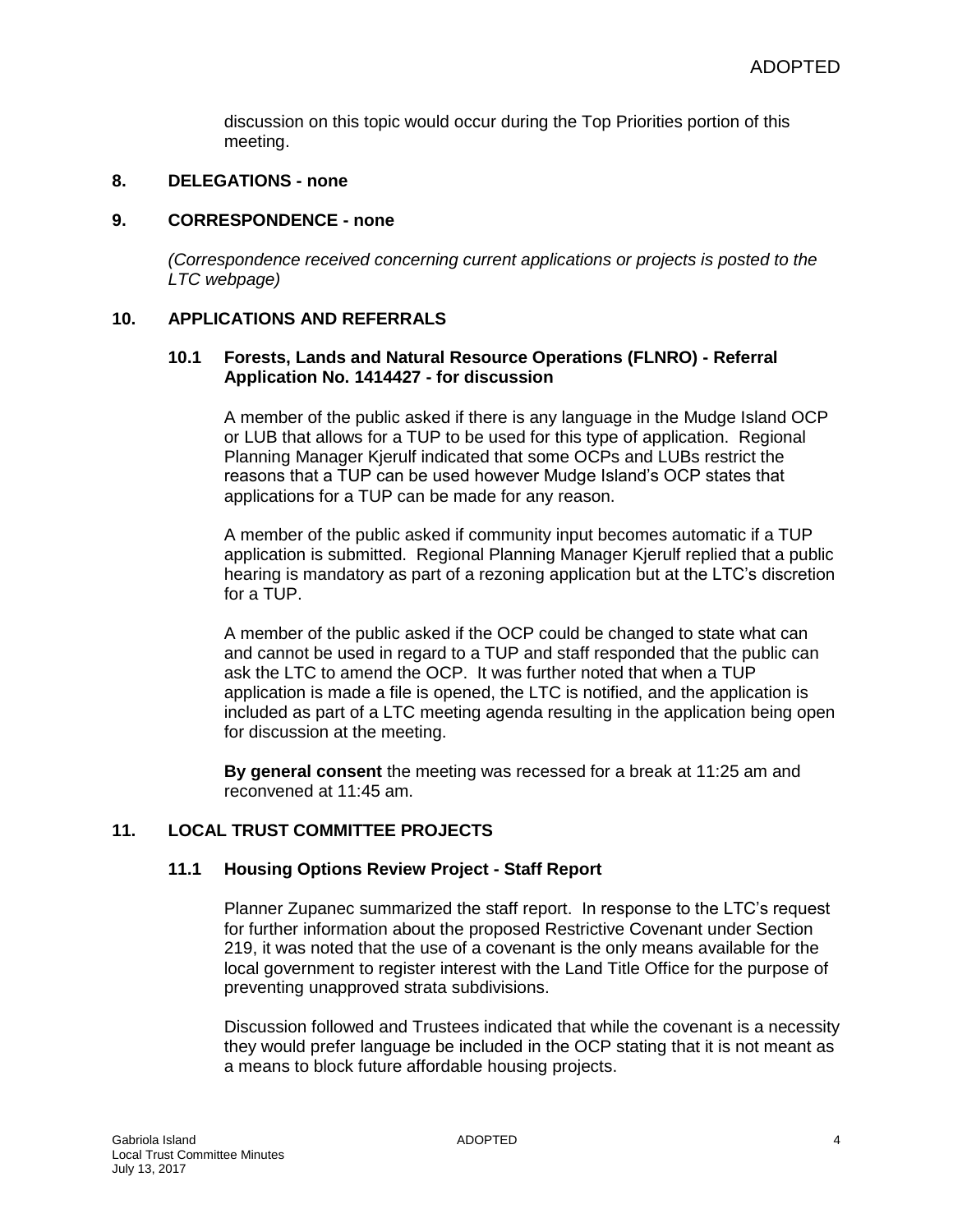### **GB-2017-106 It was MOVED and SECONDED**

that the Gabriola Island Local Trust Committee request staff to propose an additional clause for inclusion in proposed amendments to Gabriola Island Local Trust Committee Bylaw No 292 which clarifies the Local Trust Committee's intent to exercise their discretion as regards the requirement for, or extinguishing of, a covenant in the context of securing attainable and/or affordable housing opportunities.

### **CARRIED**

Discussion ensued regarding the number of dwellings allowed on a property located within the Agricultural Land Reserve (ALR). It was clarified that previously the Agricultural Land Commission (ALC) allowed a maximum of three dwellings on a property located within the ALR including the primary dwelling, a secondary dwelling located within the single-family residence, and a manufactured home for farm worker use or immediate family. The ALC has changed the regulations to allow for a primary dwelling and two secondary dwellings; one of which must be located within the primary residence and the other above an existing building if there is no manufactured home for immediate family. It was noted that even though a property might not have farm status they would be allowed to build two secondary suites if there is no manufactured home. **By general consent** the meeting was recessed at 12:47 pm for a break and reconvened at 1:12 pm.

### **GB-2017-107**

### **It was MOVED and SECONDED**

that the Gabriola Island Local Trust Committee request staff to prepare a Frequently Asked Questions document as background for a public education piece for the Housing Options Review Project.

### **CARRIED**

# **GB-2017-108**

#### **It was MOVED and SECONDED**

that the Gabriola Island Local Trust Committee Bylaw No. 292, cited as "Gabriola Island Official Community Plan (Gabriola Island), 1997, Amendment No. 1, 2017", be amended as specified in Attachment 1 of the staff report dated July 13, 2017.

#### **CARRIED**

# **GB-2017-109 It was MOVED and SECONDED**

that the Gabriola Island Local Trust Committee Bylaw No 293, cited as "Gabriola Island Land Use Bylaw, 1999, Amendment No. 1, 2017", be amended as specified in Attachment 2 of the staff report dated July 13, 2017.

### **CARRIED**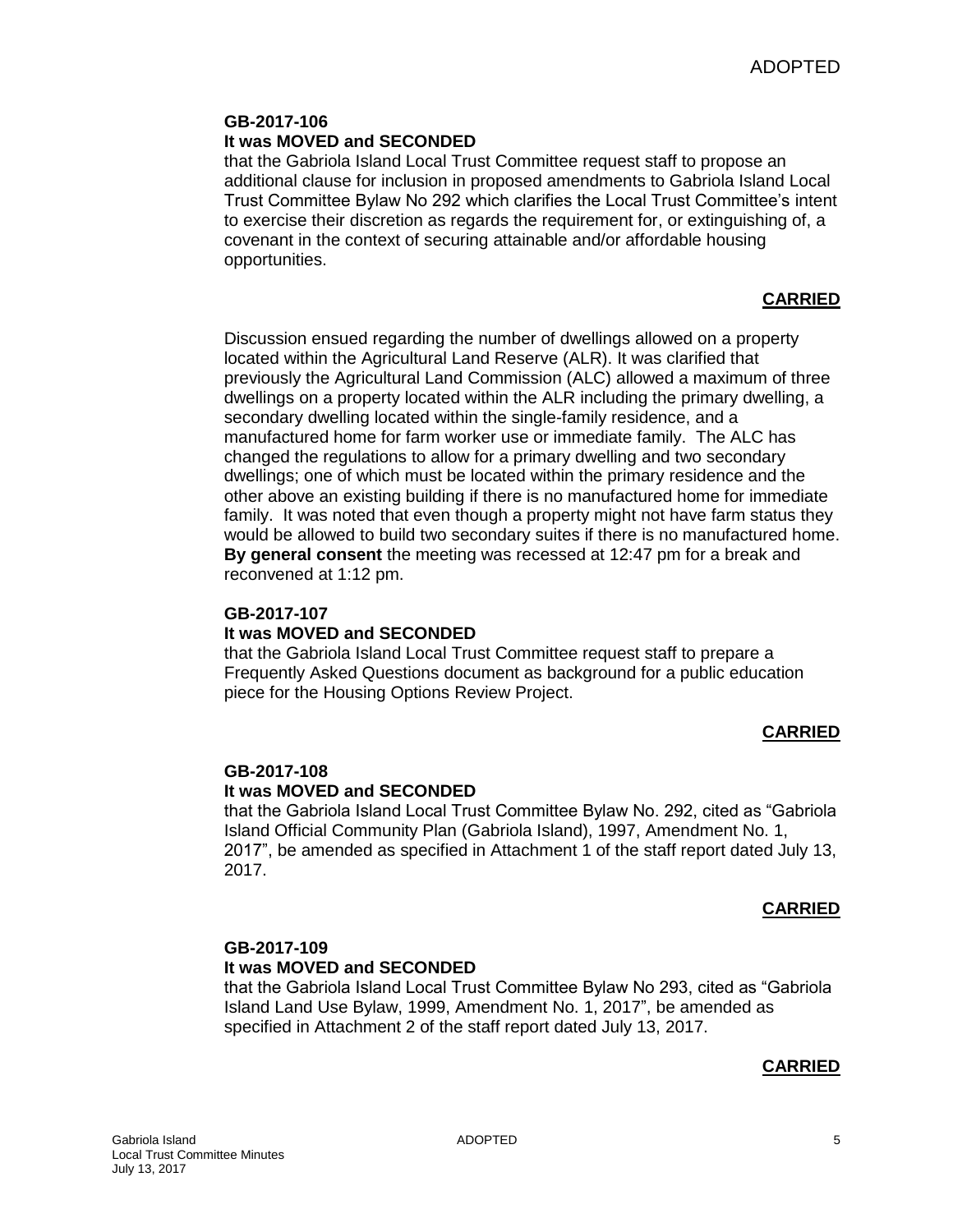### **GB-2017-110 It was MOVED and SECONDED**

that the Gabriola Island Local Trust Committee Bylaw No. 292, cited as "Gabriola Island Official Community Plan (Gabriola Island), 1997, Amendment No. 1, 2017", be read a first time as amended.

# **CARRIED**

# **GB-2017-111 It was MOVED and SECONDED**

that the Gabriola Island Local Trust Committee Bylaw No. 293, cited as "Gabriola Island Land Use Bylaw, 1999, Amendment No. 1, 2017", be read a first time as amended.

# **CARRIED**

# **11.2 First Nations Relationship Building - Staff Report**

Regional Planning Manager Kjerulf summarized the staff report and noted that Fiona MacRaild, First Nations and Marine Planning Issues Local Planning Services Policy Advisor, was not in attendance due to transportation issues.

Trustee O'Sullivan stated that she wanted it noted that she is on the Steering Committee of the Truth and Reconciliation Series on Gabriola Island. She also mentioned Brian Thom, a University of Victoria Associate Professor and Hul'qumi'num Treaty Group based mapping expert, may be a potential speaker for the First Nations Relationship Building Project.

# **GB-2017-112**

# **It was MOVED and SECONDED**

that the Gabriola Island Local Trust Committee endorse the First Nations Relationship Building Project Charter v1., that the Gabriola Island Local Trust Committee commit to hosting one or two public events on Gabriola Island and/or Mudge Island to help raise awareness of local First Nation's history, land and treaties amongst non-indigenous residents and visitors.

### **CARRIED**

### **GB-2017-113 It was MOVED and SECONDED**

that the Gabriola Local Trust Committee ask staff to draft an amendment to the introduction of the Official Community Plans in coordination with First Nations with asserted interests in the Gabriola Island Local Trust Area, that includes an explicit acknowledgement of local First Nation history, land-use and treaties in the Gabriola Island Trust Area, and if possible, prepare mapping for inclusion in the Official Community Plans to identify places of significant historical value to local First Nations.

### **CARRIED**

### **12. REPORTS**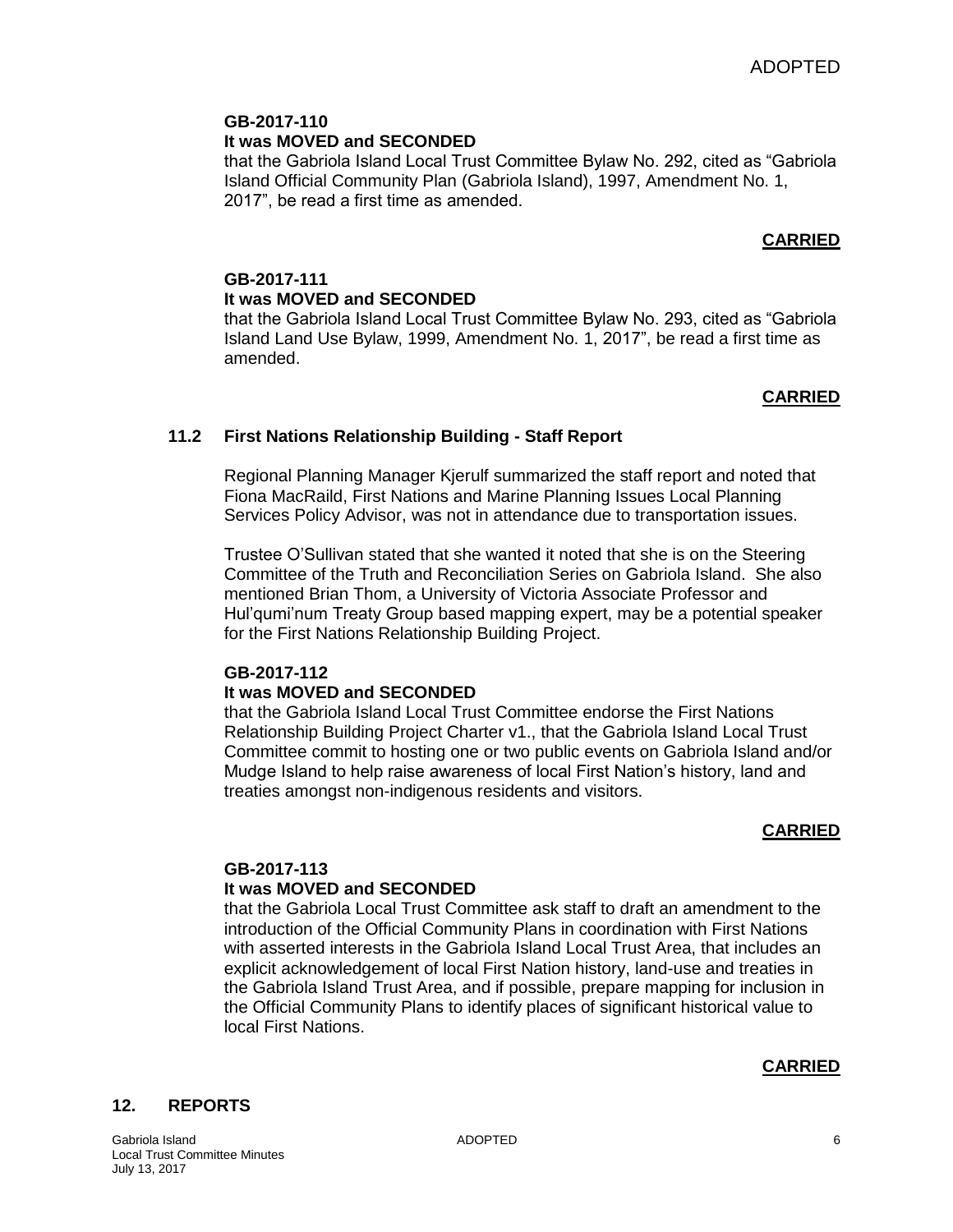# **12.1 Work Program Reports**

## 12.1.1 Top Priorities Report dated July 5, 2017

Discussion ensued regarding the Mudge Island OCP update and the possibility of convening an Advisory Planning Commission. Trustees determined that they did not wish to remove any of the current top priorities in order to move the targeted OCP review to the priorities list.

# **GB-2017-114**

### **It was MOVED and SECONDED**

that the Gabriola Island Local Trust Committee request staff to advertise for expressions of interest for a Mudge Island Advisory Planning Commission.

### **CARRIED**

### **GB-2017-115**

### **It was MOVED and SECONDED**

that the Gabriola Island Local Trust Committee amend the top priorities item" develop a new ecological protection zone for the Land Use Bylaw" activity to include rezoning of Coats Marsh Regional Park and Burns Acres Nature Reserve to a park zone.

#### **CARRIED**

### 12.1.2 Projects List Report dated July 5, 2017

Received for information.

### **12.2 Applications Report dated July 5, 2017**

Received for information.

### **12.3 Trustee and Local Expense Report dated May, 2017**

Received for information.

### **12.4 Adopted Policies and Standing Resolutions**

Received for information.

### **12.5 Local Trust Committee Webpage**

No changes or additions.

#### **12.6 Chair's Report**

Chair Busheikin reported the following:

• She will be attending the Executive Committee meeting next week.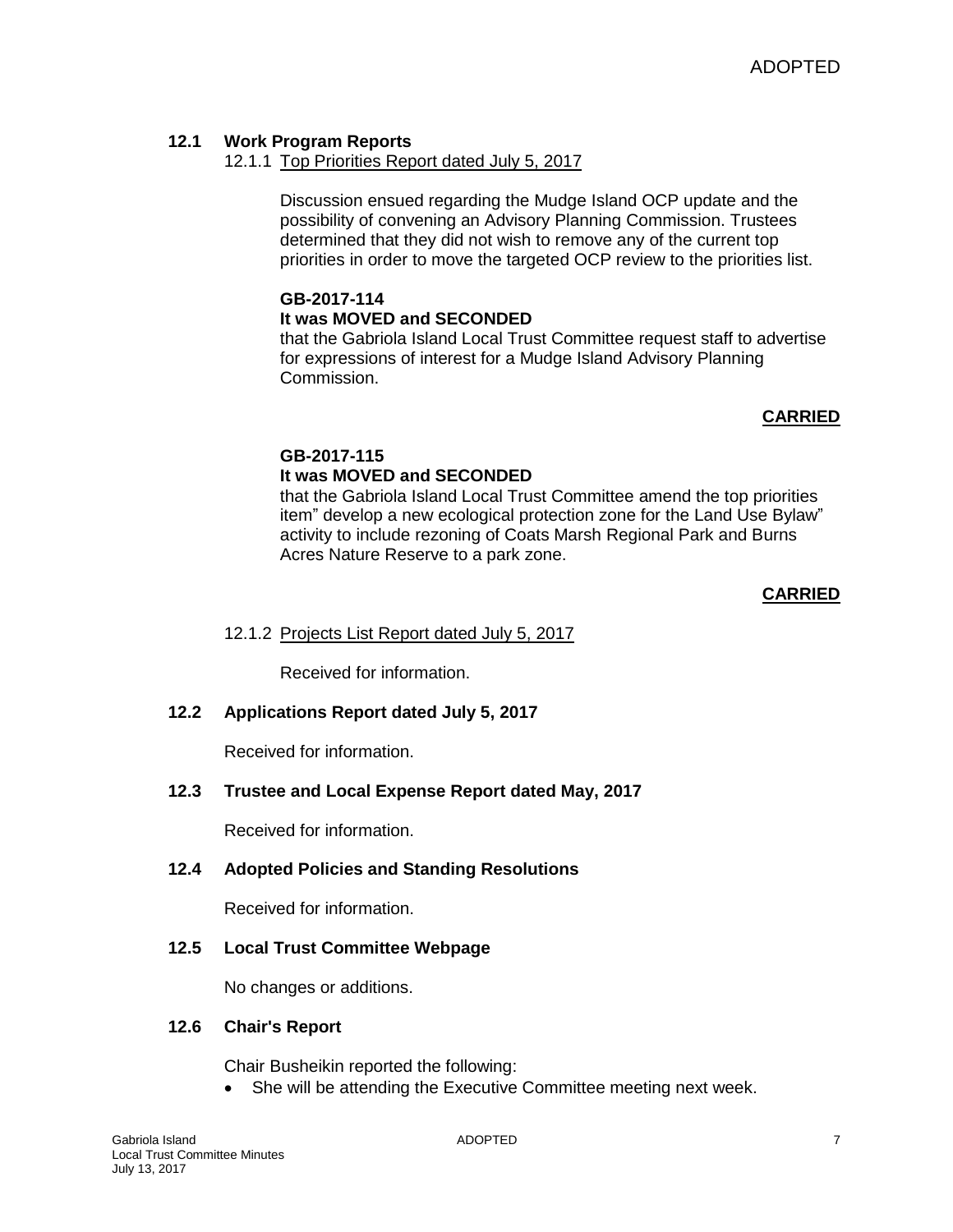- Following the provincial election there was a decision made to meet with newly elected MLAs.
- The Salt Spring Island referendum occurs in early September and the Executive Committee will be watching the results.
- Denman Island will be hosting a First Nations representative from Comox for a historical event that the LTC has been working toward and she will be attending this event.

# **12.7 Trustee Report**

Trustee Mamoser reported the following:

- She thanked Mudge Island residents for their attendance at the meeting as well as those individuals that helped with organization and hosting.
- She did a site visit at the proposed aquaculture site that morning.
- She congratulated residents on the development of their second park.
- She invited residents to attend the upcoming Groundwater and Well Workshop hosted by the Islands Trust on July 28.

Trustee O'Sullivan reported the following:

- She congratulated the community on the stewardship nominations and acknowledged the Mudge Island community spirit.
- She noted that the Mudge Island Citizens Society is at the heart of the community and acknowledged their work in community building.
- She thanked the attendees for their input into local issues.

### **12.8 Electoral Area Director's Report - none**

**12.9 Trust Fund Board Report - none**

### **13. NEW BUSINESS**

### **13.1 Agency Referrals**

Discussion ensued concerning the LTC not receiving referrals and if there was a means for the public to be notified of referrals and responses. Regional Planning Manager Kjerulf indicated that they have amended the file process and will provide the LTC with copies of referrals and post them on the website in the current applications section along with referral responses.

### **13.2 Future Meetings on Mudge Island**

The option of holding an annual LTC meeting on Mudge Island in June or July was discussed and it was noted that the schedule for 2018 meetings would be presented at a future meeting and further discussion could occur at that time.

### **14. UPCOMING MEETINGS**

### **14.1 Next Regular Meeting Scheduled for Thursday, September 7, 2017 at 10:15 am at The Gabriola Arts and Heritage Centre, 476 South Road, Gabriola Island, BC**